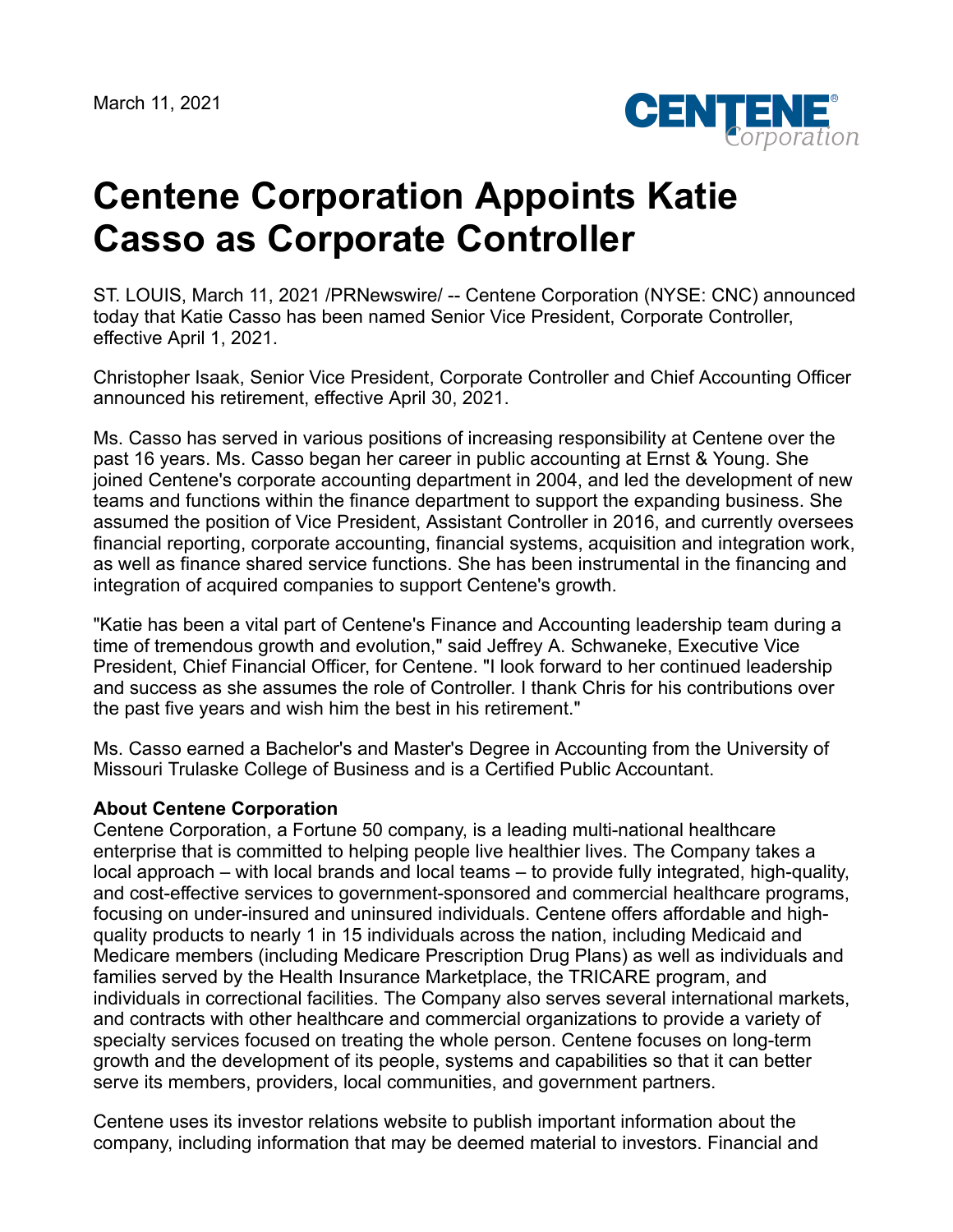other information about Centene is routinely posted and is accessible on Centene's investor relations website, [http://investors.centene.com/.](http://investors.centene.com/)

## **Forward-Looking Statements**

All statements, other than statements of current or historical fact, contained in this press release are forward-looking statements. Without limiting the foregoing, forward-looking statements often use words such as "believe," "anticipate," "plan," "expect," "estimate," "intend," "seek," "target," "goal," "may," "will," "would," "could," "should," "can," "continue" and other similar words or expressions (and the negative thereof). Centene (the Company, our, or we) intends such forward-looking statements to be covered by the safe-harbor provisions for forward-looking statements contained in the Private Securities Litigation Reform Act of 1995, and we are including this statement for purposes of complying with these safe-harbor provisions. In particular, these statements include, without limitation, statements about our future operating or financial performance, market opportunity, growth strategy, competition, expected activities in completed and future acquisitions, including statements about the impact of our proposed acquisition of Magellan Health (the Magellan Acquisition), our recently completed acquisition of WellCare Health Plans, Inc. (WellCare and such acquisition, the WellCare Acquisition), other recent and future acquisitions, investments and the adequacy of our available cash resources. These forward-looking statements reflect our current views with respect to future events and are based on numerous assumptions and assessments made by us in light of our experience and perception of historical trends, current conditions, business strategies, operating environments, future developments and other factors we believe appropriate. By their nature, forward-looking statements involve known and unknown risks and uncertainties and are subject to change because they relate to events and depend on circumstances that will occur in the future, including economic, regulatory, competitive and other factors that may cause our or our industry's actual results, levels of activity, performance or achievements to be materially different from any future results, levels of activity, performance or achievements expressed or implied by these forward-looking statements. These statements are not guarantees of future performance and are subject to risks, uncertainties and assumptions. All forward-looking statements included in this press release are based on information available to us on the date hereof. Except as may be otherwise required by law, we undertake no obligation to update or revise the forward-looking statements included in this press release, whether as a result of new information, future events or otherwise, after the date hereof. You should not place undue reliance on any forward-looking statements, as actual results may differ materially from projections, estimates, or other forward-looking statements due to a variety of important factors, variables and events including, but not limited to: the impact of COVID-19 on global markets, economic conditions, the healthcare industry and our results of operations and the response by governments and other third parties; the risk that regulatory or other approvals required for the Magellan Acquisition may be delayed or not obtained or are obtained subject to conditions that are not anticipated that could require the exertion of management's time and our resources or otherwise have an adverse effect on us; the risk that Magellan Health's stockholders do not approve the definitive merger agreement; the possibility that certain conditions to the consummation of the Magellan Acquisition will not be satisfied or completed on a timely basis and accordingly the Magellan Acquisition may not be consummated on a timely basis or at all; uncertainty as to the expected financial performance of the combined company following completion of the Magellan Acquisition; the possibility that the expected synergies and value creation from the Magellan Acquisition or the WellCare Acquisition will not be realized, or will not be realized within the applicable expected time periods; the exertion of management's time and our resources, and other expenses incurred and business changes required, in connection with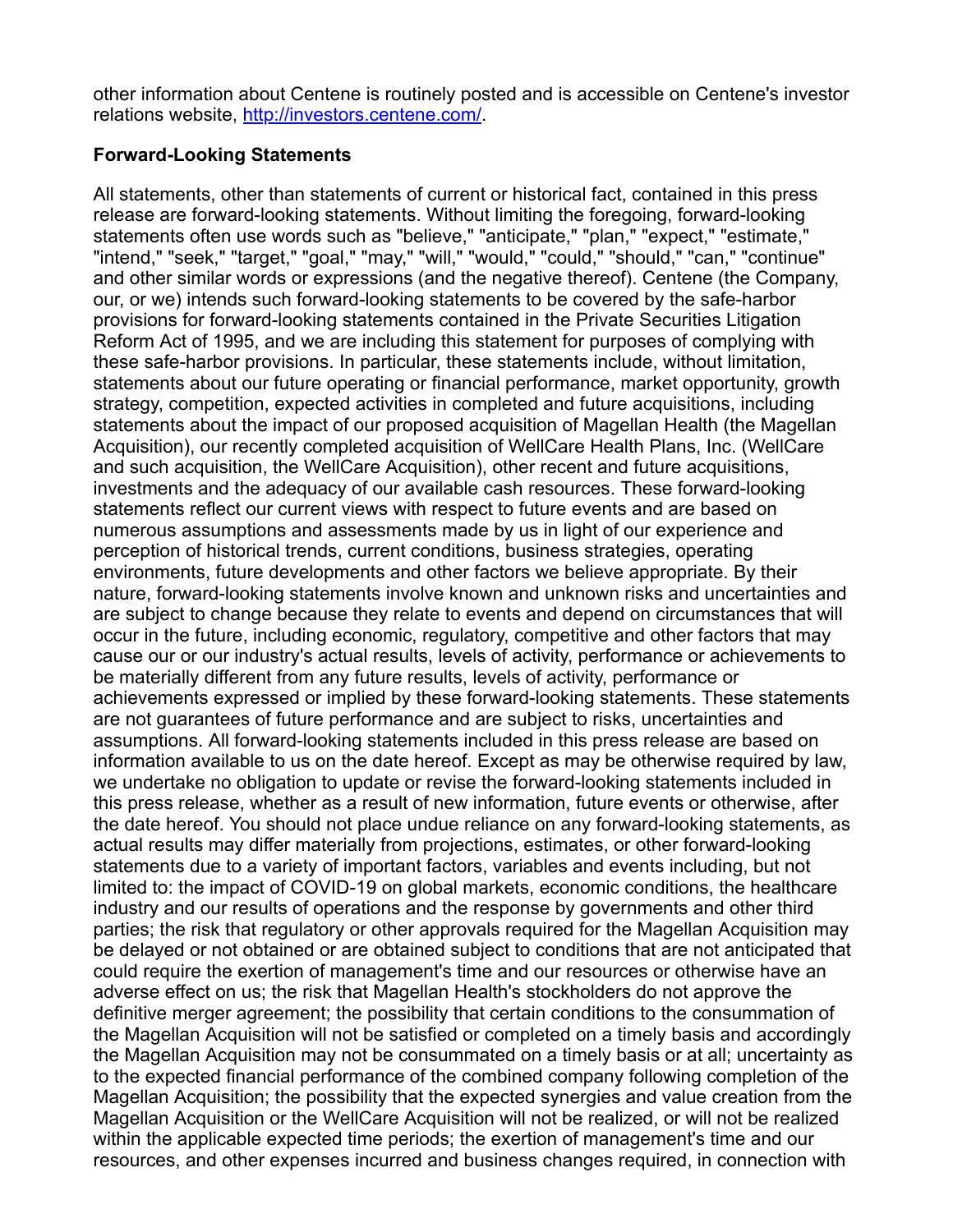complying with the undertakings in connection with any regulatory, governmental or third party consents or approvals for the Magellan Acquisition; the risk that unexpected costs will be incurred in connection with the completion and/or integration of the Magellan Acquisition or that the integration of Magellan Health will be more difficult or time consuming than expected; the risk that potential litigation in connection with the Magellan Acquisition may affect the timing or occurrence of the Magellan Acquisition or result in significant costs of defense, indemnification and liability; a downgrade of the credit rating of our indebtedness, which could give rise to an obligation to redeem existing indebtedness; the possibility that competing offers will be made to acquire Magellan Health; the inability to retain key personnel; disruption from the announcement, pendency and/or completion and/or integration of the Magellan Acquisition or the integration of the WellCare Acquisition, or similar risks from other acquisitions we may announce or complete from time to time, including potential adverse reactions or changes to business relationships with customers, employees, suppliers or regulators, making it more difficult to maintain business and operational relationships; our ability to accurately predict and effectively manage health benefits and other operating expenses and reserves, including fluctuations in medical utilization rates due to the impact of COVID-19; competition; membership and revenue declines or unexpected trends; changes in healthcare practices, new technologies, and advances in medicine; increased healthcare costs; changes in economic, political or market conditions; changes in federal or state laws or regulations, including changes with respect to income tax reform or government healthcare programs as well as changes with respect to the Patient Protection and Affordable Care Act (ACA) and the Health Care and Education Affordability Reconciliation Act, collectively referred to as the ACA and any regulations enacted thereunder that may result from changing political conditions, the new administration or judicial actions, including the ultimate outcome in "Texas v. United States of America" regarding the constitutionality of the ACA; rate cuts or other payment reductions or delays by governmental payors and other risks and uncertainties affecting our government businesses; our ability to adequately price products; tax matters; disasters or major epidemics; changes in expected contract start dates; provider, state, federal, foreign and other contract changes and timing of regulatory approval of contracts; the expiration, suspension, or termination of our contracts with federal or state governments (including, but not limited to, Medicaid, Medicare, TRICARE or other customers); the difficulty of predicting the timing or outcome of pending or future legal and regulatory proceedings or government investigations; challenges to our contract awards; cyber-attacks or other privacy or data security incidents; the possibility that the expected synergies and value creation from acquired businesses, including businesses we may acquire in the future, will not be realized, or will not be realized within the expected time period; the exertion of management's time and our resources, and other expenses incurred and business changes required in connection with complying with the undertakings in connection with any regulatory, governmental or third party consents or approvals for acquisitions; disruption caused by significant completed and pending acquisitions making it more difficult to maintain business and operational relationships; the risk that unexpected costs will be incurred in connection with the completion and/or integration of acquisition transactions; changes in expected closing dates, estimated purchase price and accretion for acquisitions; the risk that acquired businesses will not be integrated successfully; restrictions and limitations in connection with our indebtedness; our ability to maintain or achieve improvement in the Centers for Medicare and Medicaid Services (CMS) Star ratings and maintain or achieve improvement in other quality scores in each case that can impact revenue and future growth; availability of debt and equity financing, on terms that are favorable to us; inflation; foreign currency fluctuations; and risks and uncertainties discussed in the reports that Centene has filed with the Securities and Exchange Commission. This list of important factors is not intended to be exhaustive. We discuss certain of these matters more fully, as well as certain other factors